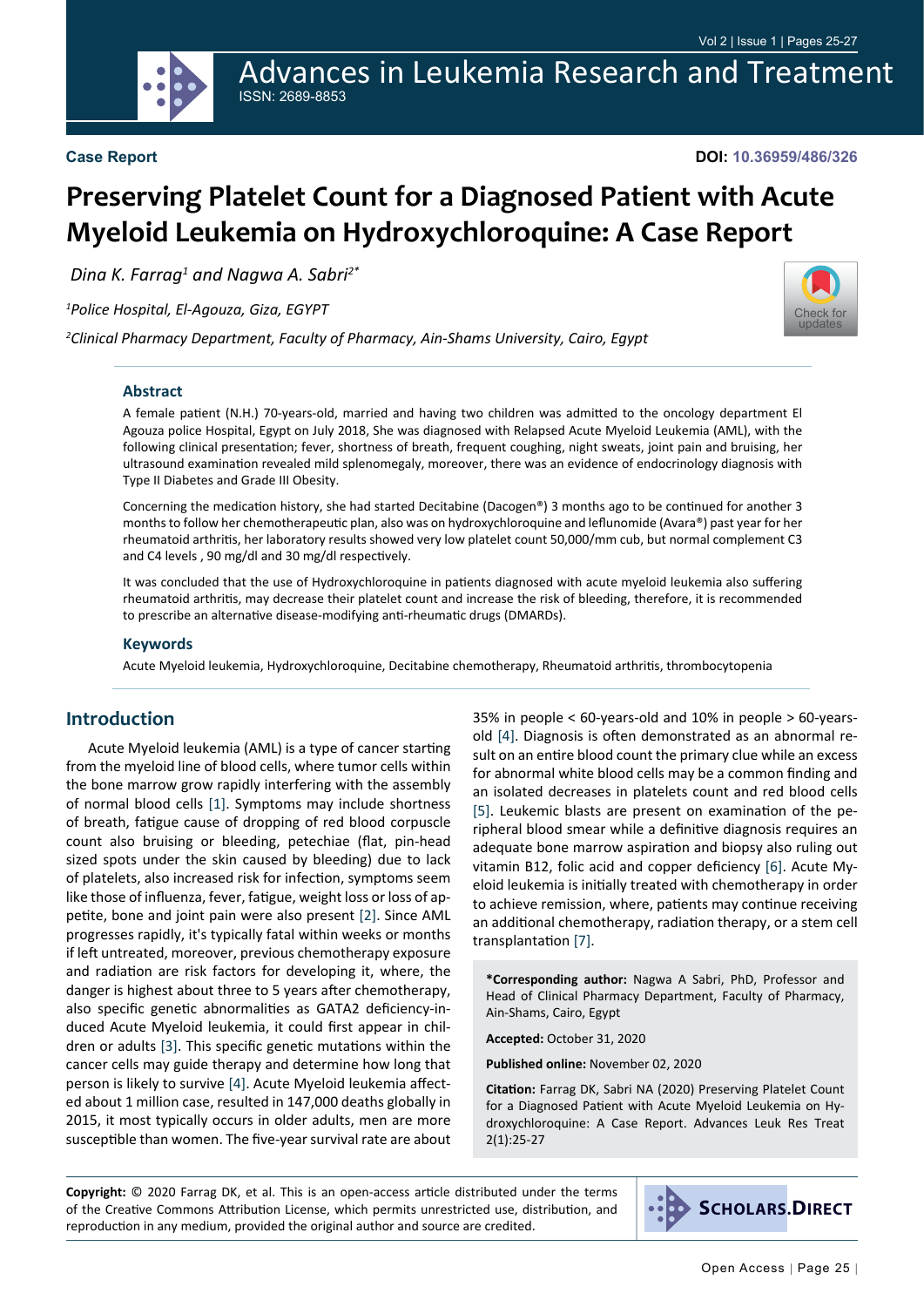**Citation:** Farrag DK, Sabri NA (2020) Preserving Platelet Count for a Diagnosed Patient with Acute Myeloid Leukemia on Hydroxychloroquine: A Case Report. Advances Leuk Res Treat 2(1):25-27

| <b>Test Name</b>       | Result | Unit            | <b>Reference Range</b> |
|------------------------|--------|-----------------|------------------------|
| Haemoglobin            | 7.2    | g/dl            | 12.5-17.5              |
| Red blood cell count   | 2.64   | Millions/cmm    | $4.5 - 5.9$            |
| <b>Platelet Count</b>  | 50     | Thousands/cmm   | 150-450                |
| White blood cell count | 30     | Thousands/cmm   | $4 - 10$               |
| Neutrophils            | 1.2    | $\times$ 10^9/L | $2 - 7$                |

<span id="page-1-1"></span>**Table 1:** Blood cell count before clinical pharmacists' intervention.

#### <span id="page-1-2"></span>**Table 2:** Treatment Recommendations.

| Drug name                                     | Dosage Form | <b>Dose Frequency</b>          | <b>Timing</b>           |
|-----------------------------------------------|-------------|--------------------------------|-------------------------|
| Decitabine (Dacogen <sup>®</sup> ) IV         | Vial        | 20 mg/m <sup>2</sup> for 5days | Every 28 days           |
| Hydroxychloroquine 200 mg                     | Tab         | Twice daily                    | With Food               |
| Leflunomide 20 mg (Avara®)                    | Tab         | Once daily                     | Without regard to Meals |
| Rosuvastatin 10 mg (crestor 10 <sup>®</sup> ) | Tab         | Once daily                     | With or Without Food    |
| Glimepride 2 mg (Amaryl®)                     | Tab         | Once daily                     | With breakfast          |
| Pantoprazole 40 mg (Controloc <sup>®</sup> )  | Tab         | Once daily                     | With or Without Food    |
| Valsartan 80 mg (Tareg®)                      | Tab         | Once daily                     | With or Without Food    |
| Paracetamol 500 mg                            | Tab         | Every 6 hrs                    | With or Without Food    |

<span id="page-1-0"></span>**Table 3:** Blood cell count after clinical pharmacists' intervention.

| <b>Test Name</b>       | Result | Unit                 | <b>Reference Range</b> |
|------------------------|--------|----------------------|------------------------|
| Haemoglobin            | 10.2   | g/dl                 | 12.5-17.5              |
| Red blood cell count   | 3.64   | Millions/cmm         | $4.5 - 5.9$            |
| <b>Platelet Count</b>  | 150    | Thousands/cmm        | 150-450                |
| White blood cell count | 12     | Thousands/cmm        | $4 - 10$               |
| Neutrophils            | 2.2    | ×10 <sup>0</sup> 9/L | $2 - 7$                |

### **Case Report**

A female patient (N.H.) 70-years-old, married and having two children was admitted to the oncology department El Agouza police Hospital,Egypt on July 2018, She was diagnosed with Relapsed Acute Myeloid Leukemia (AML), with the following clinical presentation; fever, shortness of breath, frequent coughing, night sweats, joint pain and bruising, her ultrasound examination revealed mild splenomegaly, moreover, there was an evidence of endocrinology diagnosis with Type II Diabetes and Grade III Obesity (BMI = 46, calculated as [weight (kg)]/height ( $m<sup>2</sup>$ )], waist circumference = 90 cm, measured halfway between xiphoid and umbilical appendix, waisthip ratio WHR) > 0.95, calculated as waist circumference/hips circumference (measured between the two trochanters), her complete blood count results as shown in [Table](#page-1-1) 1, where Hb = 7.2 g/dL, Ht = 30%, low platelets count of 50,000/mm cub and RBCs count = 2.64 Millions/cmm but an increased number of Leucocytes, 50,000/mm cub, Neutrophils =  $1.2 \times 10^9$ /L, also high Cholesterol = 250 md/dL, where complement C3 and C4 levels are 90 mg/dl and 30 mg/dl respectively.

Patient has started Azacitidine (Vidaza®) 6 months ago before relapse of Acute Myeloid Leukemia, recommendation for treatment as shown in [Table](#page-1-2) 2, was to start Decitabine (Dacogen®) IV at a dose of 20 mg/m<sup>2</sup> for 5 days every 28 days until disease progression or unacceptable toxicity, follow up

every six months she already finished 3 cycles, patient was also on Hydroxychloroquine 200 mg and Leflunomide (Avara 20®) past year for rheumatoid arthritis, Rosuvastatin (crestor 10®), Glimepride (Amaryl 2®), Valsartan (Tareg 80®), Pantoprazole 20 (Controloc 20®) and Paracetamol 500 mg.

#### **Discussion**

It is worthy to mention that, the patient was suffering other comorbidities beside AML which are; hypertension, hyperglycemia, rheumatoid arthritis, in addition to obesity as a risk factor to many diseases. In addition, reported low platelet counts after 3 cycles of prescribed chemotherapy, may increase the risk of bleeding, immunosuppressant effects leading to fever and infection which interfere with the patient chemotherapy schedule and treatment compliance [[8](#page-2-7)].

From the above reported data, an intervention must be done for the investigation of the main cause of decreased platelets count in order to resume her chemotherapy regimen. The clinical pharmacists' intervention was to stop hydroxychloroquine as a treatment for rheumatoid arthritis and continue on leflunomide as prescribed, after this action, it was reported that patient's platelet count increases three folds as shown in [Table](#page-1-0) 3, which can be explained on the basis that one of the side effects of hydroxychloroquine include thrombocytopenia [[9](#page-2-8)].